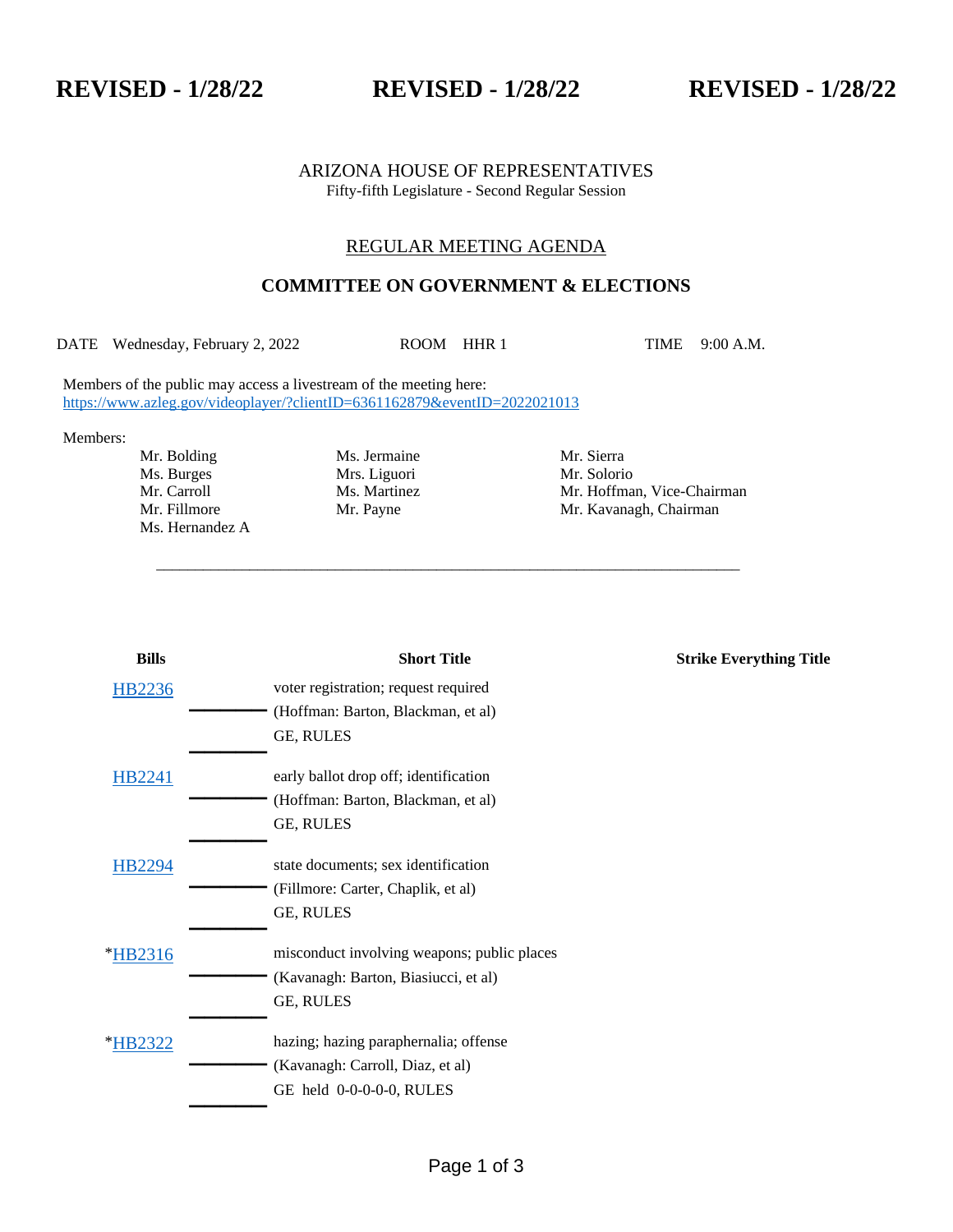| <b>Bills</b>  | <b>Short Title</b>                              | <b>Strike Everything Title</b> |
|---------------|-------------------------------------------------|--------------------------------|
| <b>HB2371</b> | state agencies; cash payment; acceptance        |                                |
|               | (Bolick: Blackman)                              |                                |
|               | GE, RULES                                       |                                |
| <b>HB2379</b> | election procedures manual; statutory conflict  |                                |
|               | (Bolick)                                        |                                |
|               | GE, RULES                                       |                                |
| HB2412        | open meetings; digital recordings               |                                |
|               | (Parker: Carroll, Martinez)                     |                                |
|               | GE, RULES                                       |                                |
| <b>HB2453</b> | governmental entities; mask requirement;        |                                |
|               | prohibition                                     |                                |
|               | (Carter: Biasiucci, Blackman, et al)            |                                |
|               | GE, RULES                                       |                                |
| <b>HB2469</b> | early ballots; polling place; tabulation        |                                |
|               | (Carroll: Bolick, Burges, et al)                |                                |
|               | GE, RULES                                       |                                |
| <b>HB2482</b> | municipality; general plan; adoption; amendment |                                |
|               | (Martinez: Blackman, Finchem, et al)            |                                |
|               | GE, RULES                                       |                                |
| <b>HB2488</b> | Uyghurs; forced labor; contracts; prohibition   |                                |
|               | (Wilmeth: Biasiucci, Bolick, et al)             |                                |
|               | GE, RULES                                       |                                |
|               | voter registration; verification; citizenship   |                                |
|               | (Hoffman: Blackman, Carter, et al)              |                                |
|               | GE, RULES                                       |                                |
| HB2493        | election integrity fund                         |                                |
|               | (Hoffman: Blackman, Chaplik, et al)             |                                |
|               | GE, APPROP, RULES                               |                                |
| <b>HB2494</b> | voter registration events; posting              |                                |
|               | (Hoffman: Blackman, Carter, et al)              |                                |
|               | GE, RULES                                       |                                |
| <b>HB2498</b> | COVID-19; vaccination requirements; prohibition |                                |
|               | (Hoffman: Barton, Blackman, et al)              |                                |
|               | GE, RULES                                       |                                |
|               |                                                 |                                |